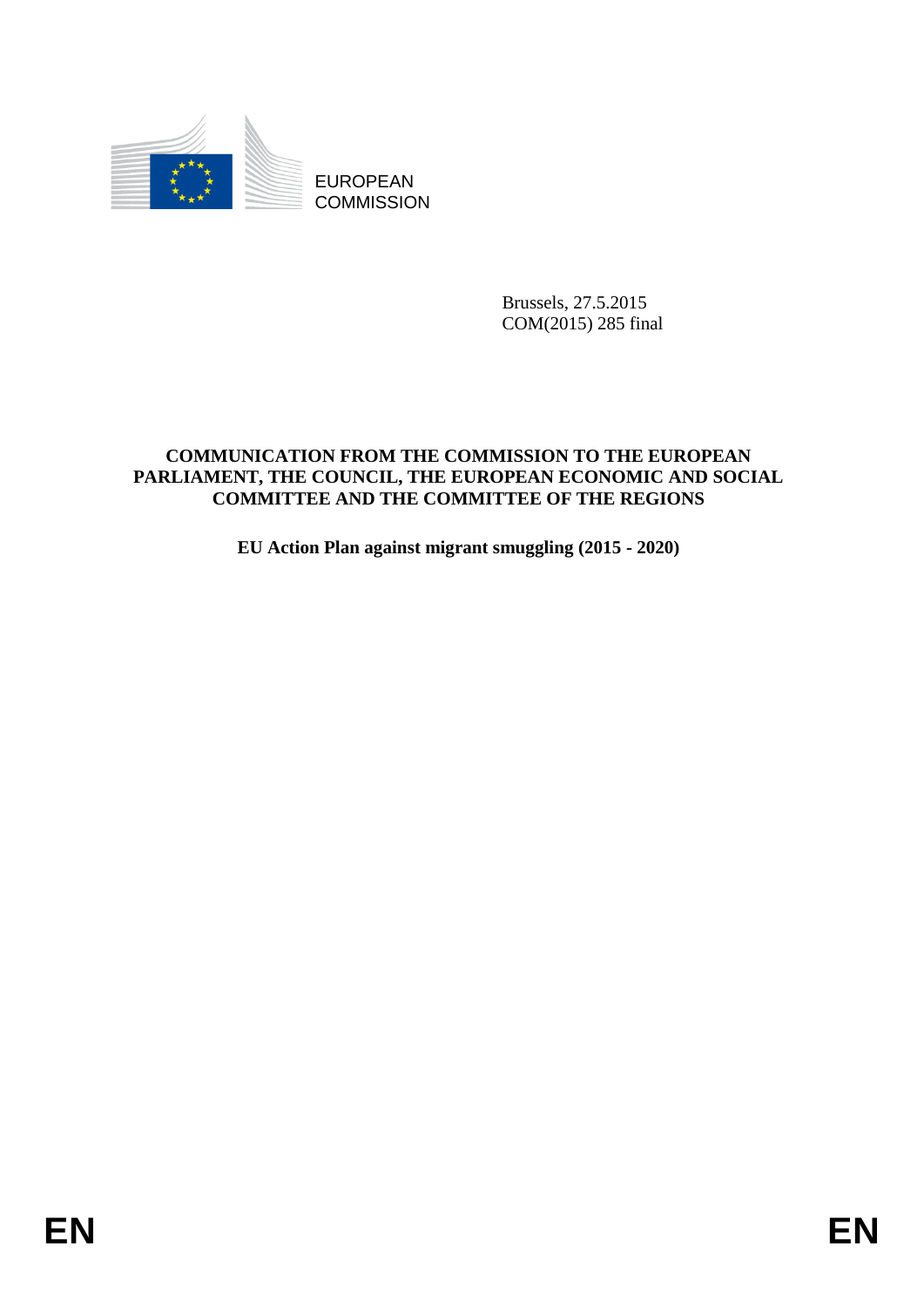# **I. INTRODUCTION**

**The European Agenda on Migration**, which was adopted by the European Commission on 13 May 2015, identified **the fight against migrant smuggling as a priority**, to prevent the exploitation of migrants by criminal networks and reduce incentives to irregular migration. The Agenda set the goal to transform migrant smuggling networks from 'low risk, high return' operations into 'high risk, low return' ones.

**The European Agenda on Security**, adopted by the Commission on 28 April 2015, also singled out cooperation against the smuggling of migrants inside the EU and with third countries as a priority in the fight against organized crime networks.

This **Action Plan against migrant smuggling** sets out the specific actions necessary to implement the two Agendas in this area, and incorporates the key actions already identified therein.

**Ruthless criminal networks organize the journeys of large numbers of migrants** desperate to reach the EU. They make substantial gains while putting the migrants' lives at risk. To maximize their profits, smugglers often squeeze hundreds of migrants onto unseaworthy boats – including small inflatable boats or end-of-life cargo ships or into trucks. **Scores of migrants drown at sea, suffocate in containers or perish in deserts**. Over 3 000 migrants are estimated to have lost their lives in the Mediterranean Sea in 2014, according to the International Organisation for Migration<sup>1</sup> (IOM). Around 1 700 are thought to have drowned in the first four months of 2015. The human rights of migrants are often gravely violated through abuse and exploitation.

Irregular migration by sea, in particular along the Central and Eastern Mediterranean routes, has **increased exponentially over the past year** with almost 225 000 migrants in 2014 - nearly three times as many as in  $2013^2$ . So have the risks that the migrants are exposed to when crossing the Mediterranean. Other migratory routes, for instance in the Western Balkan region, have seen similar increases in 2014 - with the highest ever level of irregular migrants entering the EU recorded since  $2007<sup>3</sup>$ .

**Smugglers treat migrants as goods**, similar to the drugs and firearms that they traffic along the same routes. They shift swiftly the smuggling routes to adapt to the security situation in transit countries or to law enforcement responses. They also misuse procedures for legal entry and stay. For instance, bus companies have openly advertised to nationals of Kosovo the possibility to abuse benefits systems and return assistance in the EU.

**Migrant smuggling is a highly profitable business**, with criminal networks thriving on the low risk of detection and punishment. **While data on profits obtained by smuggling networks globally are not available, isolated cases show that these are substantial.** In just one incident involving the cargo vessel Ezadeen intercepted on 1 January 2015 by the Joint Operation Triton with 360 migrants on board, smugglers are believed to have earned EUR 2,5 million.

 $\frac{1}{1}$ International Organisation for Migration: *Fatal Journeys - Tracking Lives Lost during Migration*, 2014.

<sup>&</sup>lt;sup>2</sup> Data from the EU Agency for the Management of Operational Cooperation at the External Borders (Frontex), 2015.

<sup>3</sup> Idem.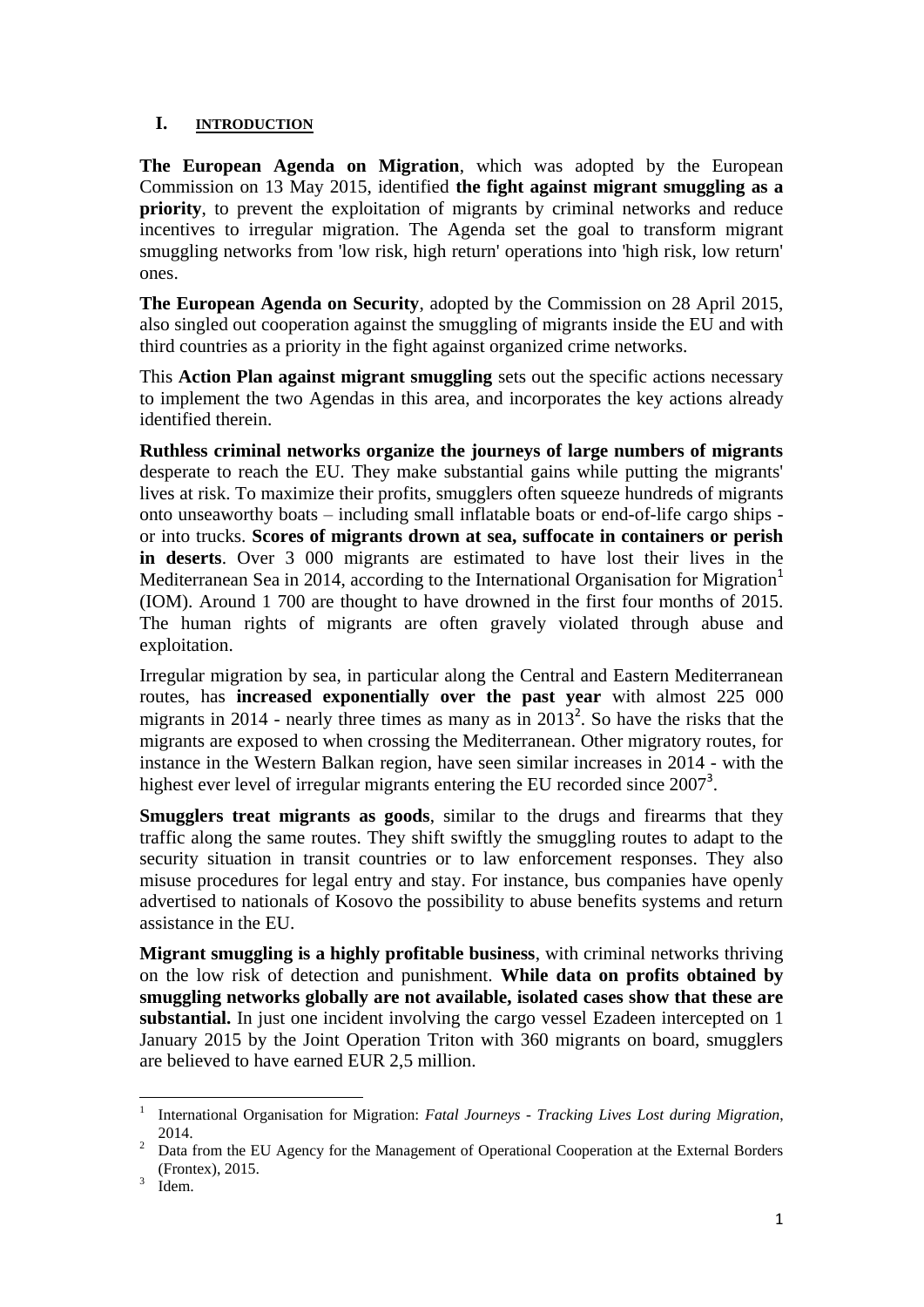# **II. A STRONGER EUROPEAN RESPONSE TO MIGRANT SMUGGLING**

**Strong cooperation at the EU level, as well as with third countries of origin and** transit, strategic partners, international organisations and civil society**,** is essential for disrupting the activities of smugglers, bringing them to justice and seizing their assets.

This first EU Action Plan sets out concrete actions to **counter and prevent migrant smuggling,** while ensuring the protection of the human rights of migrants. It is based on a multidisciplinary approach, involving actors and institutions at local, regional, national and international level. It covers all phases and types of migrant smuggling, and all migratory routes.

The Action Plan should be seen in the broader context of EU efforts to **address the root causes of irregular migration**, in cooperation with countries of origin and transit, and prevent the loss of lives caused by smugglers and traffickers. It should also be seen in connection with on-going work to establish a Common Security and Defence Policy (CSDP) operation to systematically identify, capture and dispose of vessels used by smugglers.

Smuggling networks can be weakened if fewer people seek their services. Therefore, it is important to open **more safe, legal ways** into the EU. Also, efforts to crack down on migrant smuggling must be matched with strong action to **return the migrants that have no right to stay in the EU** to their home countries. An effective return policy is a strong deterrent, as migrants are less likely to pay a high price to smugglers to bring them to the EU if they know that they will be returned home quickly after reaching their destination.

This Action Plan **focuses on migrant smuggling.** Trafficking in human beings, a different yet interlinked crime<sup>4</sup>, is being addressed at the EU level under a separate strategy<sup>5</sup>.

The implementation of actions foreseen in this plan will start immediately and will be made in coherence with other related strategies at EU level<sup>6</sup>. Additional actions to fight migrant smuggling will be undertaken over the next years to target this rapidly changing crime.

# **1. ENHANCED POLICE AND JUDICIAL RESPONSE**

**.** 

To transform migrant smuggling into a high-risk and low-profit operation, it is essential to disrupt the business model of criminal groups and bring the perpetrators to justice. This requires enhancing the capacities of Member States to investigate and prosecute migrant smuggling networks and the ability of EU Agencies to provide support. It also requires stronger coordination between law enforcement and judiciary structures in the EU and a multi-agency approach.

The difference between the two is that in the former, migrants willingly engage in the irregular migration process by paying for the services of a smuggler in order to cross an international border, while in the latter they are the victims, coerced into severe exploitation which may or may not be linked to the crossing of a border. The two phenomena are not easy to disentangle as persons who start their journeys in a voluntary manner are also vulnerable to networks of labour or sexual exploitation.

<sup>&</sup>lt;sup>5</sup> The EU Strategy towards the Eradication of Trafficking in Human Beings 2012–2016, COM(2012) 286 final.

<sup>6</sup> European Maritime Security Strategy, Cyber Security Strategy and the EU Strategy towards the Eradication of Trafficking in Human Beings 2012-2016.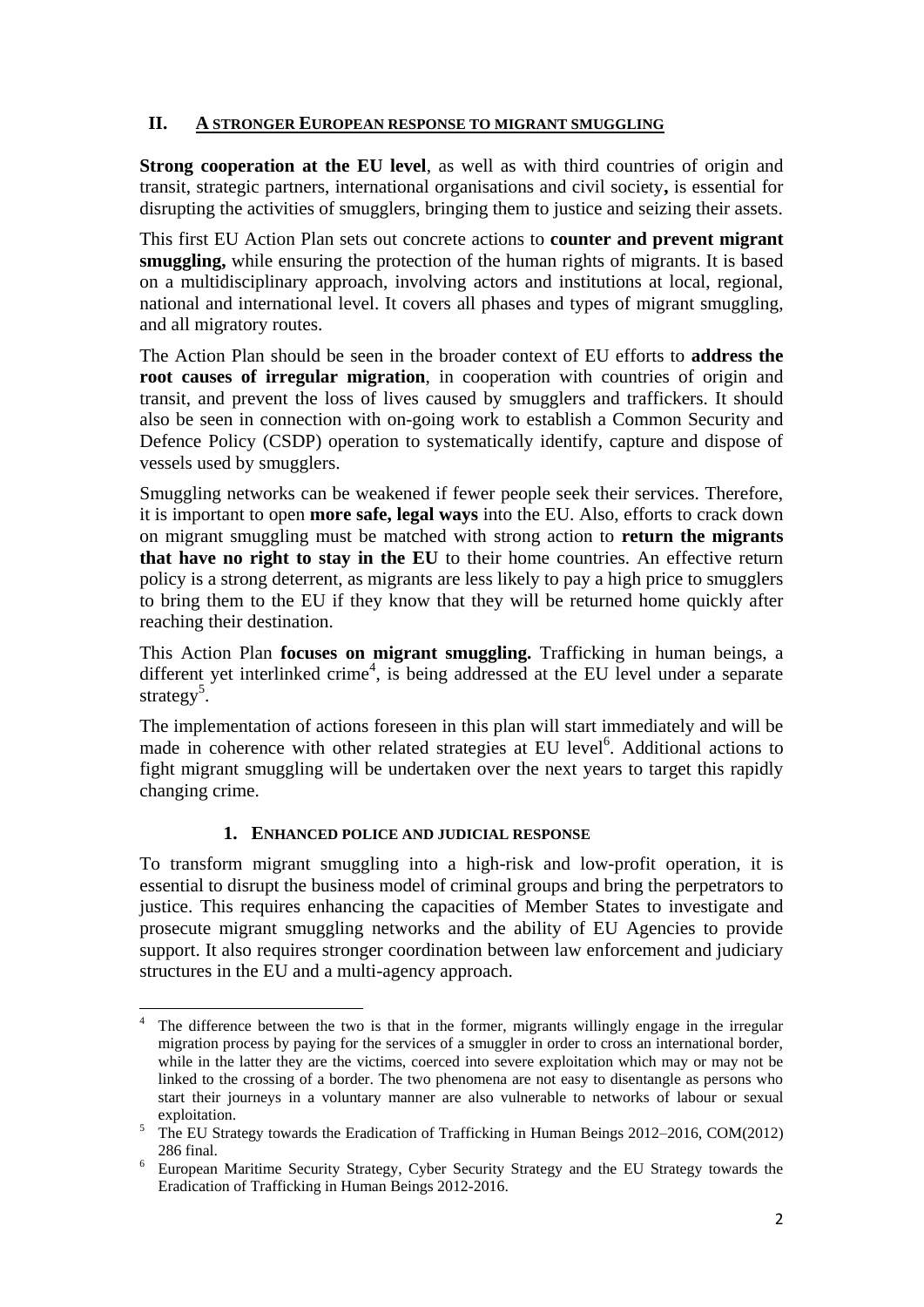The Commission will make, in 2016, proposals to **improve the existing EU legal framework to tackle migrant smuggling<sup>7</sup> ,** which defines the offence of facilitation of unauthorized entry and residence, and strengthen the penal framework. It will seek to ensure that appropriate criminal sanctions are in place while avoiding risks of criminalisation of those who provide humanitarian assistance to migrants in distress.

# *Identifying, capturing and disposing of vessels*

To prevent and clamp down on migrant smuggling by sea, systematic efforts will be undertaken to **identify, capture and dispose of vessels** intended to be used by smugglers. A **list of suspicious vessels** likely to be used in the Mediterranean will be set up. This will include, for instance, registered vessels at the end of their lifetime and foreseen for scrapping. The relevant EU Agencies and the Member States' authorities should set **risk criteria** for identifying such vessels and ensure that they are systematically monitored, by using Eurosur and the capacities of all agencies.

After securing the safety of people, boats used or intended to be used by smugglers should be systematically towed to land or disposed of at sea. The Commission and the relevant EU Agencies, in particular Frontex, will provide to the Member States financial and technical support to **tow boats to the shores and scrap them**. These efforts should be seen in conjunction with the establishment of a **CSDP operation** to contribute to the disruption of migrant smuggling networks.

## *Depriving smugglers of their profits*

**Proactive financial investigations** to seize and recover criminal assets, and taking action against money laundering, are crucial for weakening the criminal networks involved in migrant smuggling. The EU should step up cooperation with Financial Intelligence Units and other relevant networks on financial flows in the area of migrant smuggling.

As set out in the European Agenda on Security, law enforcement must have the capacity to turn the spotlight on the finance of organised crime groups involved in the smuggling of migrants. Targeting money connected with migrant smuggling rings should become a priority for the National Asset Recovery Offices and the Camden Asset Recovery Inter-Agency Network (CARIN). The Commission, with the support of relevant EU Agencies, will initiate cooperation with financial institutions, such as banks, credit transfer service providers, and credit cards issuers on tracing assets connected with migrant smugglers. Moreover, the EU should step up significantly its cooperation with third countries, to enable the tracking and **confiscation of crime proceeds** in the countries of origin and transit of migrants**.**

### *Enhancing operational cooperation against migrant smuggling*

A **single point of contact on migrant smuggling** should be established in each Member State to enhance operational cooperation, coordination and the sharing of information with each other and with EU Agencies.

**<sup>.</sup>** 7 In 2002, the EU adopted rules to crack down on migrant smuggling, the so-called 'Facilitators Package' which is composed of Directive 2002/90/EC establishing a common definition of the offense of facilitation of unauthorised entry, transit and residence, and Framework Decision 2002/946/JHA on the strengthening of the penal framework to prevent the facilitation of unauthorised entry, transit and residence.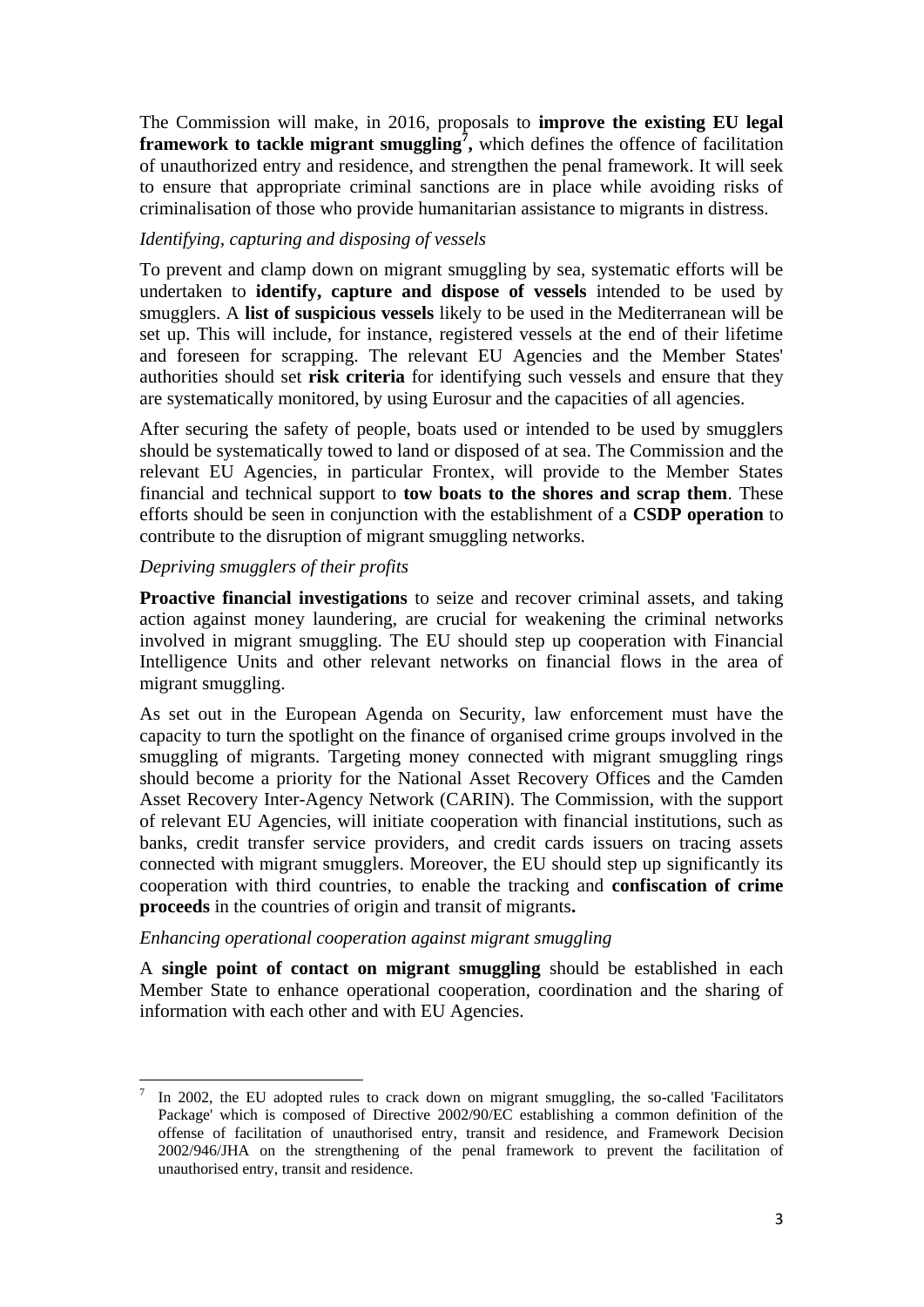The Commission will set up a **Contact Group of EU Agencies** on migrant smuggling, to strengthen operational cooperation and information exchange between the relevant EU Agencies.

In parallel, the capacities of EU Agencies to address migrant smuggling will be enhanced. Eurojust should set up a **thematic group on migrant smuggling** to strengthen and formalise cooperation between national prosecutors and enhance mutual legal assistance.

Support for **capacity building** to help Member States' law enforcement authorities reduce migrant smuggling is crucial, as is the use of **Joint Investigation Teams** and the provision of mutual assistance in cases of migrant smuggling. Eurojust can make a strong contribution through the financing of Joint Investigation Teams and support for mutual legal assistance in criminal matters.

The Commission, with relevant EU Agencies, in particular CEPOL and Europol, as well as the European Judicial Training Network, will **map training needs** at EU and national level to enable a better targeting of capacity building. This should include tailor-made training for judiciary, law enforcement, border guards and consulate authorities on cross-border cooperation to counter migrant smuggling. The Fundamental Rights Agency will develop the fundamental rights dimension, in particular as regards the protection of smuggled migrants.

The actions against migrant smuggling under the **EU Policy Cycle for organised and serious international crime** will be stepped up, including cross-border cooperation on document fraud, sham marriages, and other forms of abuse of legal entry and residence procedures.

### **Specific actions**

- Revision of EU legislation on migrant smuggling by 2016
- Establishment of list of suspicious vessels and monitoring of these vessels
- Support to Member States for towing to shore boats intended to be used by smugglers or disposing of them at sea
- Launching cooperation with financial institutions to step up financial investigations
- Establishment of a single point of contact on migrant smuggling in each Member State
- Setting up of a Contact Group of EU Agencies on migrant smuggling
- Creation of a Eurojust thematic group on migrant smuggling

## **2. IMPROVED GATHERING AND SHARING OF INFORMATION**

Gathering and sharing information on modus operandi, routes, economic models of smuggling networks, on links with trafficking in human beings and other crimes, and on financial transfers, **is crucial for targeting it effectively**.

At present, knowledge and information about migrant smuggling are sporadic, because of the underground and rapidly changing nature of this crime. The networks' modus operandi depends largely on the region and the circumstances of the migrant who is paying. Obtaining region-specific information is crucial. The criminal organisations involved in migrant smuggling may be active both in legitimate and illicit businesses, although lack of research and evidence obscures our understanding of these links.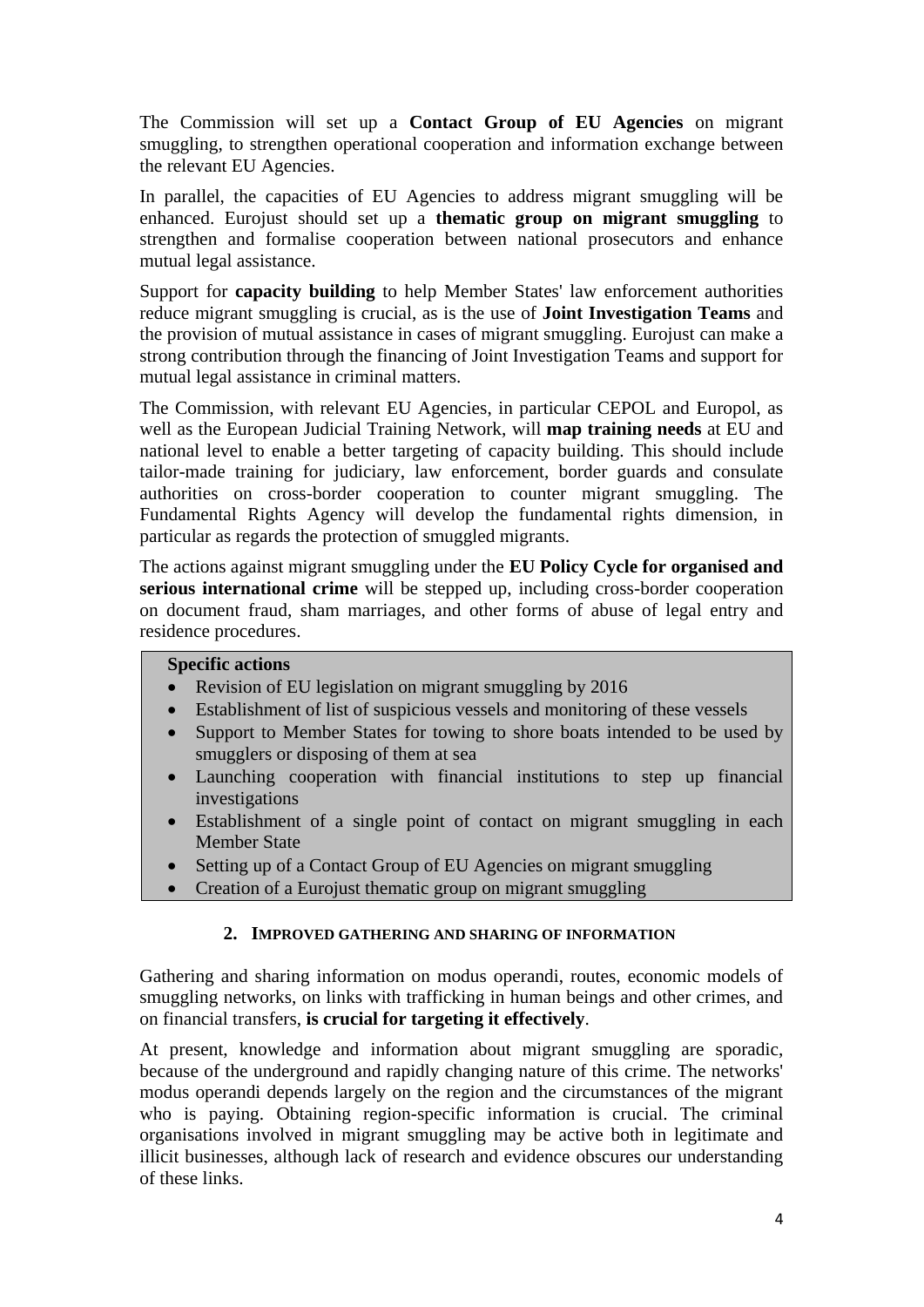The capacities of EU Agencies to collect, exchange and analyse information on migrant smuggling should be reinforced. Full use should be made of the risk analyses on migrant smuggling routes produced by Frontex. As part of the immediate actions announced in the European Agenda on Migration, Europol's Focal Point on migrant smuggling and its **Joint Operational Team (JOT) MARE** should be strengthened, to make it the EU information hub for cases of migrant smuggling by sea. Within the framework of JOT MARE, an ad hoc operational team should be deployed to enhance the information collection and operational capabilities. Frontex and the proposed new CSDP operation EUNavFor MED should be closely associated with the team, in particular through effective information-sharing arrangements.

### *Enhancing information gathering and exchange in third countries*

The **EU Delegations' capacities** in the field of migration should be reinforced, through the deployment of European migration liaison officers in key countries. These should be embedded in the existing Network of Immigration Liaison Officers (ILOs) and connected with relevant EU Agencies. The Commission will evaluate, in 2016, and consider a **possible revision of the existing EU legislation on**  $I\text{LOs}^8$  to enhance their ability to obtain and share relevant information.

Cooperation with Interpol regional bureaus in key African countries should be strengthened, to enhance exchange of police information on migrant smuggling. The **Africa Frontex Intelligence Community (AFIC)** should be further developed as a platform for information-sharing and joint analysis with third countries. The launch of similar platforms in other key regions should be considered.

# *Ensuring full use of available tools to gather information*

The EU should further develop monitoring of **pre-frontier area** for early identification of smugglers and prevention of irregular departures of migrants, including through the use of Frontex tools, such as Eurosur. The potential of using satellite imagery following the agreement signed by Frontex and the EU Satellite Centre Sat Cen should be fully exploited. **EU IT systems** (e.g. SIS II, VIS) and the European Document Fraud Network should be used to improve risk analysis and enable identification of irregular entry and stay through 'look-alike', falsified or forged documents, or nationality swapping.

Cooperation between relevant EU networks and agencies, and Interpol, should be strengthened. The upgrading and broader use of tools that enable the **exchange of information on fraudulent identify** and travel documents, such as Interpol's Dial-Doc and Frontex' Reference Manual for frontline border guards and law enforcement officers, should be considered.

The **Hotspot** approach launched by the European Agenda on Migration should enable EU Agencies to provide substantial support on the ground to frontline Member States, to target migrant smuggling. Europol, in cooperation with Frontex and Eurojust, should deploy joint mobile teams to provide on-the-spot operational and information support to the frontline states. Trained debriefing and screening teams would be deployed more broadly to interview migrants upon arrival at the EU external borders. The resulting **concentration and fusion of information** should help with the investigations.

 $\,$  8  $\,$ <sup>8</sup> Council Regulation (EC) No 377/2004 of 19 February 2004 on the creation of an immigration liaison officers network. OJ L 64/1, 2.3.2004.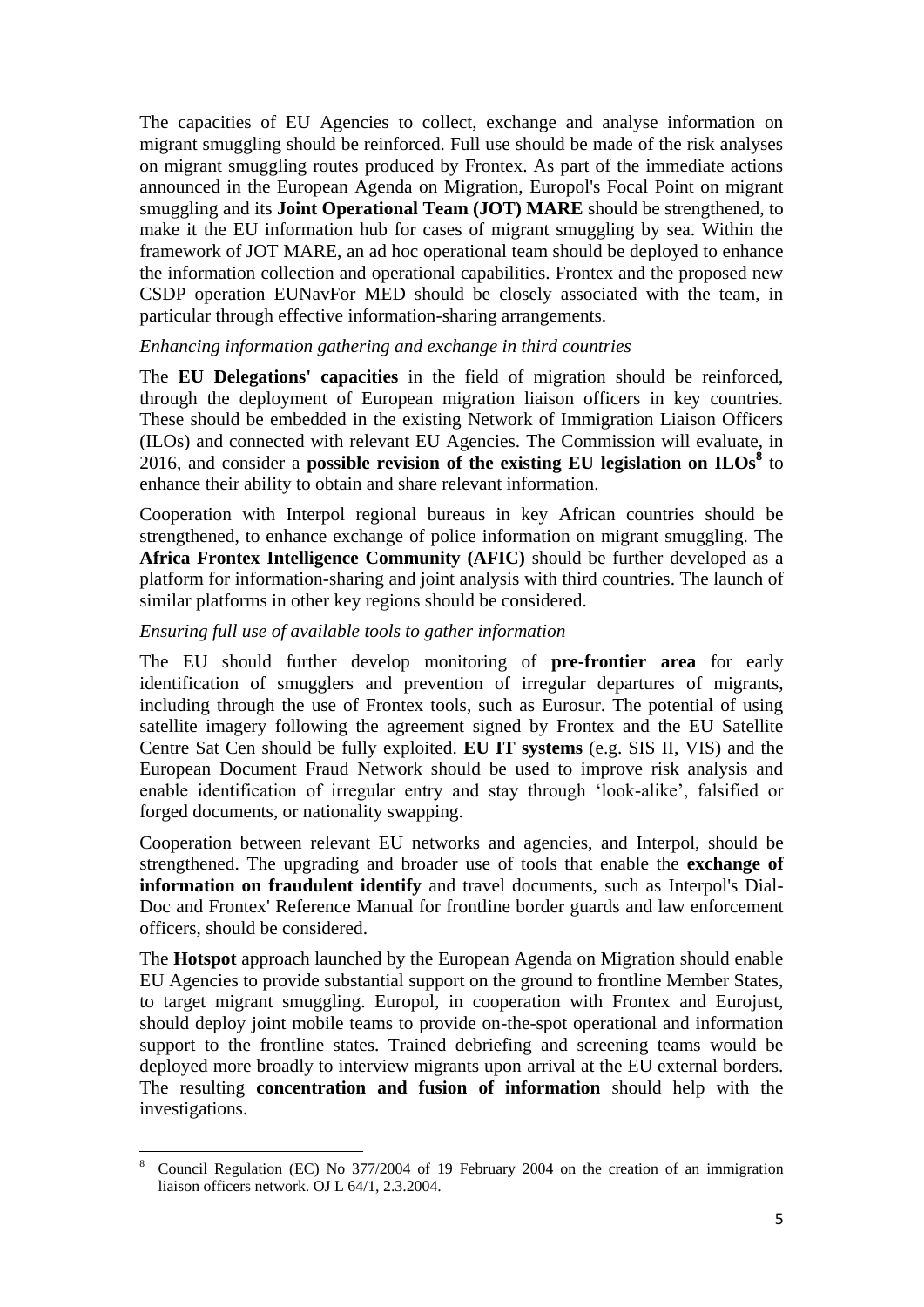Moreover, standard procedures for gathering information about facilitation of irregular migration at an appropriate stage during the asylum determination process, in full respect of EU and international humanitarian rights and refugee law, should be developed, based on the pilot project carried out by the European Asylum Support Office.

The Commission will develop recommendations for Member States' law enforcement authorities regarding the collection of information on smuggling from apprehended irregular migrants, in full respect of fundamental rights. These will be included in the **handbook on return**, which the Commission will present in 2015.

## *Monitoring of internet content and development of knowledge-base*

Smugglers use the internet to attract migrants. Europol will support national authorities to detect and, where appropriate, request the removal of **internet content used by smugglers**, in accordance with national law. In this respect, closer cooperation with internet services providers and social media should be established**.** Eurojust will play an important role to facilitate the exchange of best practice and identify challenges regarding the collection and use of e-evidence in investigations and prosecutions related to migrant smuggling, with the necessary safeguards.

Conducting research and risk analysis on **links between smuggling and other crimes** is essential for closing the knowledge-gap in this area**,** in particular on trafficking in human beings, severe labour exploitation, drugs and other commodities, terrorism. The connections between migrant smuggling and financial crimes should be closely examined, in cooperation with the Financial Action Task Force.

The Commission will extend the existing Eurostat regular **collection of crime statistics** to include data on migrant smuggling, with the support of relevant EU Agencies.

### **Specific actions**

- Deployment of European migration liaison officers in key EU Delegations
- Evaluation, in 2016, and possible revision of EU legislation on Immigration Liaison Officers
- Strengthening of JOT MARE as EU information hub on migrant smuggling
- Further development of Africa Frontex Intelligence Community
- Enhanced monitoring of pre-frontier area with full use of Eurosur
- Stepping up Europol support for detecting internet content used by smugglers
- Including migrant smuggling data within the regular Eurostat collection of crime statistics

### **3. ENHANCED PREVENTION OF SMUGGLING AND ASSISTANCE TO VULNERABLE MIGRANTS**

**Raising awareness of the risks of smuggling** and of irregular migration is crucial for preventing prospective migrants, including people in more vulnerable situations such as children, from embarking on hazardous journeys, also from transit countries. Evidence gathered from migrants confirms that smugglers use social media platforms widely to share information on the services they provide. It is, therefore, important to develop a **counter-narrative in the media**, including social media, to uncover their lies, with the involvement of diaspora communities in the EU.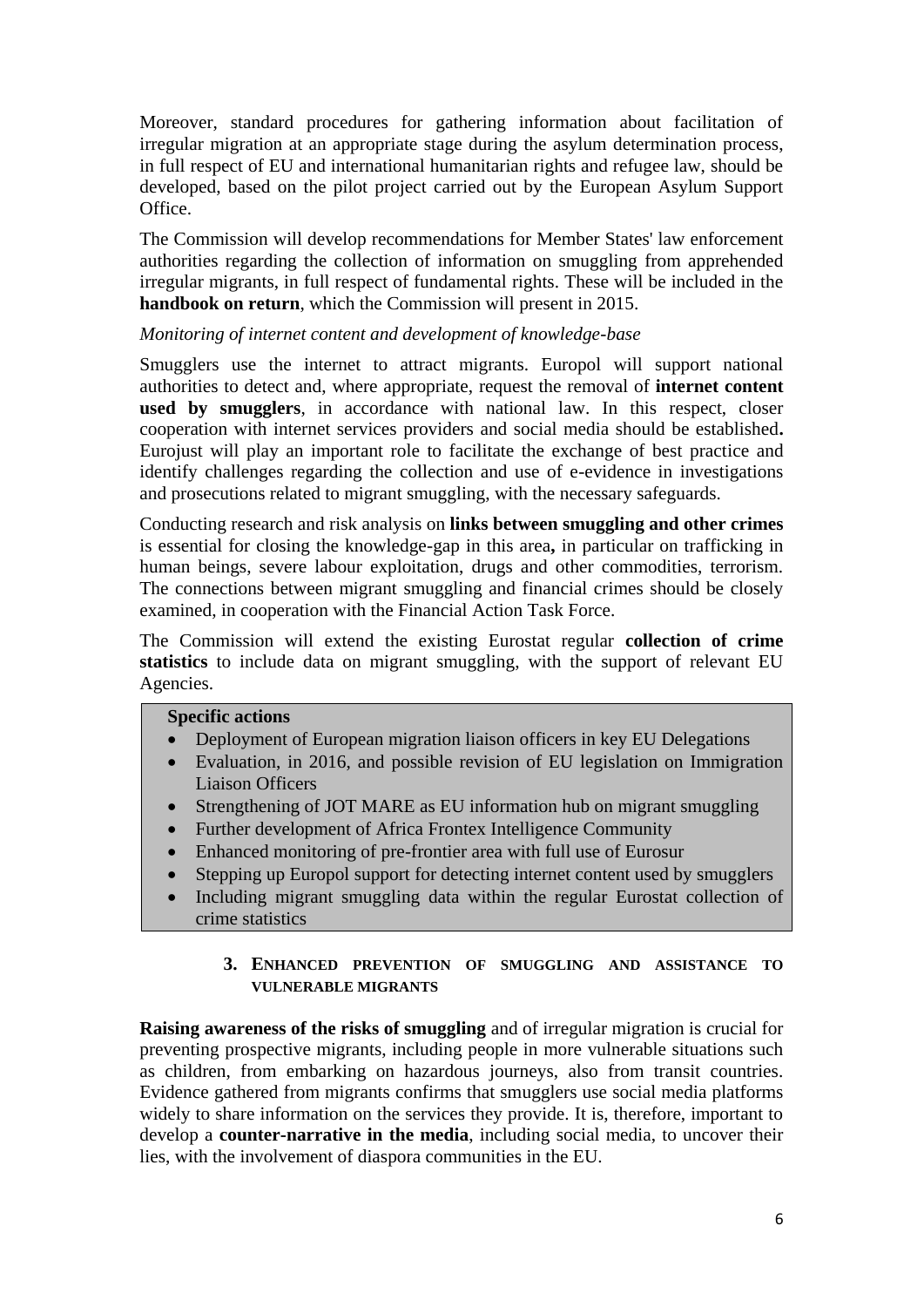The Commission will launch information and prevention campaigns in key countries of origin or transit for migrants, in cooperation with the EEAS and the countries concerned, after assessing the impact of the campaigns that it finances currently in Ethiopia and Niger. These will also provide potential migrants with information about their rights, and about opportunities to enter the EU legally.

### *Assistance to vulnerable migrants*

**.** 

The EU should step up efforts to provide smuggled migrants, in particular vulnerable groups such as children and women, with assistance and protection. The Commission will launch a consultation, in 2016, and impact assessment on the **possible revision of**  Directive 2004/81/EC<sup>9</sup> on residence permits issued to victims of trafficking in human beings and to smuggled migrants cooperating with authorities.

## *Helping business operators prevent migrant smuggling*

Prevention measures should target businesses most affected by smuggling. **Establishing partnerships with business operators** in the sectors most at risk transport and shipping - is crucial for enabling them to take adequate measures.

The Commission will develop, by 2017, a **handbook on prevention of migrant smuggling**, including, possibly**,** codes of conduct for drivers and operators of merchant and fishing vessels. This will present best practices on promoting security measures and adequate controls by public institutions and business operators to prevent clandestine migration. The Commission will also explore the development of **guidelines on migrant smuggling for border authorities and consular services**.

## *Enhancing the effectiveness of return as a deterrent to smuggling*

To deter potential migrants from trying to reach the EU by using smugglers' services, it has to be made clear to them that they will be returned swiftly to their home countries if they have no right to stay in the EU legally. For the moment, smuggling networks exploit the fact that relatively few return decisions are enforced to attract migrants (39.2% of return decisions were carried out in 2013).

The **effectiveness of the EU system to return irregular migrants** or those whose asylum applications are rejected must be enhanced, in full respect of the standards and safeguards that ensure a dignified and humane return, in line with the EU Return Directive<sup>10</sup>. As announced in the European Agenda on Migration, and on the basis of the ongoing evaluation to be concluded this year, the Commission will propose to **amend the Frontex legal basis to strengthen its role on return**.

The **Schengen Information System (SIS)** should be better used to enforce return decisions. The Commission will evaluate the SIS in 2015-2016. In this context, the Commission will explore the possibility and proportionality to introduce return decisions issued by the Member States in SIS, to enhance their traceability. This would make it possible for Member States' authorities to see if an apprehended irregular migrant is subject to a return decision in another Member State. The

<sup>9</sup> Council Directive 2004/81/EC of 29 April 2004 on the residence permit issued to third-country nationals who are victims of trafficking in human beings or who have been the subject of an action to facilitate illegal immigration, who cooperate with the competent authorities. OJ L 261/1, 6.8.2004, p. 19–23.

<sup>&</sup>lt;sup>10</sup> Recital 29, Directive 2008/115/EC, of 16 December 2008, on common standards and procedures in Member States for returning illegally staying third-country nationals, OJ L 348 98, 24.12.2008, p. 98–107.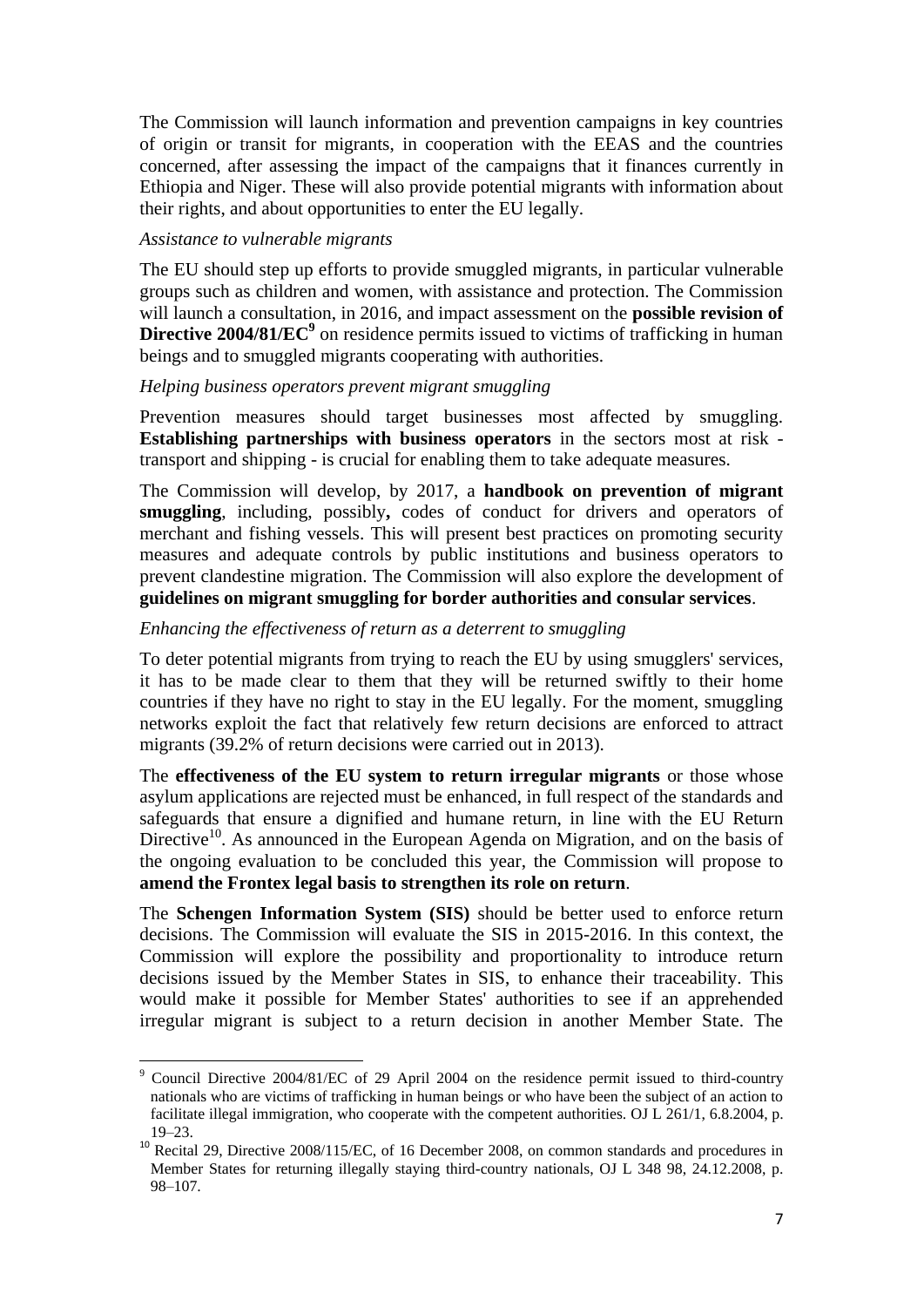Commission will also consider making it obligatory for Member States' authorities to introduce all entry bans in SIS, to enable their enforcement EU-wide – under the current SIS legal framework this is optional. Having all entry bans introduced in SIS would help prevent the re-entry into the Schengen area of irregular migrants that were subject to an entry ban issued by a Member State through another Member State.

To ensure that returns are sustainable, the Commission will provide **technical support to countries of origin or transit** for migrants, to help improve their capabilities to integrate the returnees. The EU should also make stronger efforts to convince third countries to take back their nationals that are irregularly present in Europe, which is an international obligation. The Commission will propose the opening of negotiations on EU readmission agreements with the main countries of origin of irregular migrants, where necessary. A specific obligation regarding readmission exists in the Cotonou Agreement with the ACP countries<sup>11</sup>.

To reduce incentives for irregular migration and the exploitation of migrants, the Commission will take **stronger action against the employment of irregular migrants**. It will enhance the implementation of sanctions for employment of irregular migrants, by improving detection and stepping up inspections. Together with Member States, the Commission will identify targets as regards the number of inspections to be carried every year in the economic sectors most exposed to illegal employment<sup>12</sup> such as the construction, agriculture and horticulture. such as the construction, agriculture and horticulture, housework/cleaning and catering and hospitality services sectors.

# **Specific actions**

**.** 

- Information and prevention campaigns in third countries on risks of smuggling
- Launch of consultation, in 2016, and impact assessment on possible revision of EU Directive 2004/81/EC on residence permits
- Development of handbook on prevention on migrant smuggling by 2017
- Development of guidelines for border authorities and consular services
- Evaluation of the EU legal framework on SIS to explore ways to enhance effectiveness of return and reduce irregular migration
- Proposals to open negotiations on readmission with main countries of origin of irregular migrants
- Define targets as regards the number of inspections to be carried every year in the economic sectors most exposed to illegal employment

## **4. STRONGER COOPERATION WITH THIRD COUNTRIES**

Close co-operation with third countries along the entire smuggling route is essential for targeting migrant smuggling and for ending impunity through effective investigation and prosecution. This should be seen in connection with persistent EU efforts to **address the root causes of irregular migration,** in cooperation with

 $11$  In accordance with Article 13 of the Cotonou Agreement, each of the ACP States shall accept the return of and readmission of any of its nationals who are illegally present on the territory of a Member State of the European Union, at that Member State's request and without further formalities. Each Member State of the European Union shall accept the return of and readmission of any of its nationals who are illegally present on the territory of an ACP State, at that State's request, without further formalities.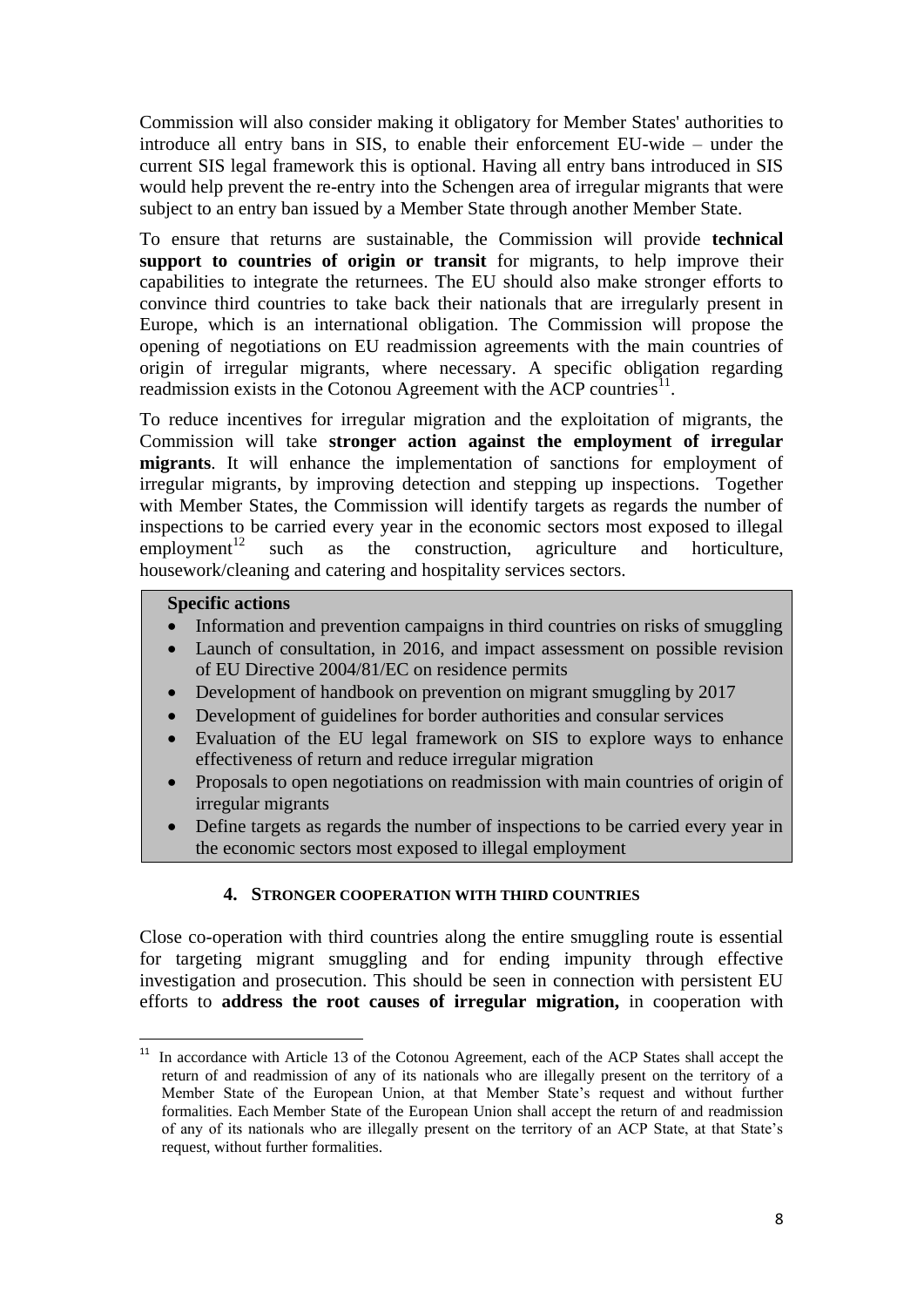countries of origin and transit. The focus should be on support on border management, youth and employment, mobility.

The EEAS and the Commission will launch or enhance the **bilateral and regional cooperation frameworks** with relevant partners focusing on practical measures to address smuggling of migrants, including through the Rabat, Khartoum, Budapest and Prague Processes, the ACP-EU Dialogue, the EU-Africa Migration and Mobility Dialogues and the Malta Summit devoted to migration. Where needed, specific Working Groups – such as the one planned on Niger - will be put in place. Full use should be made of political dialogue mechanisms under the Cotonou Agreement between African, Caribbean and Pacific states and the EU, and the European Neighborhood Policy, as well as relevant multilateral frameworks. Cooperation between the EU and Turkey, which share a common challenge regarding irregular migration, is crucial.

The EU should encourage partner countries to become Parties to the UN Convention on Transnational Organised Crime and the **UN Protocol on Smuggling of Migrants by Land, Sea and Air**. The Commission will provide funding for projects supporting third countries in enacting legislation in line with the Protocol.

### *Providing capacity building to third countries*

As weak law enforcement capacities hamper exchange of information and cooperation, as well as the investigation and prosecution or smuggling offences in third countries, the **transfer of skills and resources** is essential.

The Commission and the EEAS will enhance financial and technical assistance to third countries, to support the development of **national and regional strategies** against migrant smuggling, anti-corruption policies that address the smuggling of migrants, as well as the setting up of integrated **border management systems**. This should include risk analysis, joint border control and border patrolling, increased security of passports, ID and other travel documents, and should enhance the capacity of border authorities to detect fraudulent identity documents. The reinforcement of CSDP missions and operations, such as EUCAP Sahel Niger and EUCAP Sahel Mali, on border management, will help achieve these objectives. Effective coordination between the various EU tools must be ensured and enhanced as required, including through joint programming and EU Trust Funds.

The Commission will provide substantial funding to help strengthen third countries' **police and criminal justice responses** to smuggling. This will seek to enhance the capacities of individual countries, as well as fostering cooperation between them, through information exchange, joint regional training and joint investigations. The Commission will also provide financial and technical support for starting or improving the **collection, sharing and analysis of data** on migrant smuggling between countries of origin, transit and destination.

### *Increasing coherence and impact of EU action in third countries*

Acting together, combining funds, expertise and respective strengths will help amplify the impact of EU action against migrant smuggling abroad. **Improving the coherence** between the external actions of the EU, Member States and relevant stakeholders is a precondition for maximizing impacts and avoiding duplication.

**EU cooperation and coordination on migrant smuggling** should be established in priority third countries of origin and transit, by bringing together regularly the